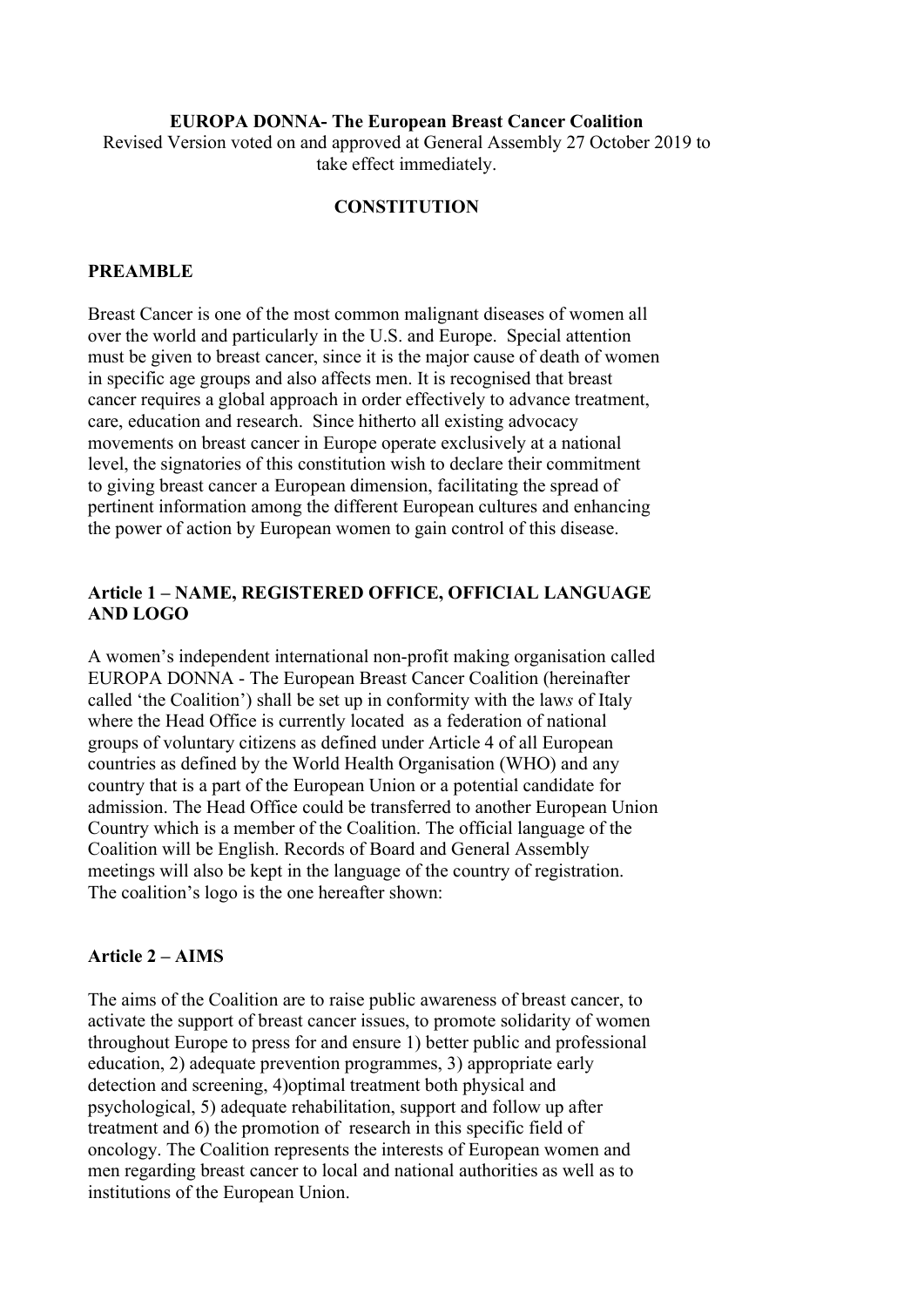The Coalition will stimulate initiatives to give the appropriate priority to breast cancer within European health issues while respecting the cultural difference between countries. The aim will be pursued by organising European campaigns, by encouraging and co-ordinating joint projects of member associations, by providing information through conferences, educational exchanges and acting as a resource for breast cancer information.

The Coalition may affiliate itself at the discretion of the Board and with the ratification of the General Assembly to any other associations, foundations or organisations with similar aims. With agreement of Board and by ratification of the General Assembly the Coalition may also conduct advocacy programmes, similar to those conducted for breast cancer, for other female cancers.

## Article 3 – STRUCTURE

The Coalition is a federation of National Groups, hereinafter each called a Forum, which enjoy full administrative and organisational autonomy, but must adhere to the aims and goals established by the Coalition as specified by this Constitution.

Organisations and institutions from countries outside Europe may become affiliated with the Coalition. Individuals who have made an important contribution to the efforts of Europa Donna may be proposed for honorary membership by the Board to the General Assembly for approval. Honorary members have no right to vote.

# Article 4 – MEMBERSHIP

Full Membership of the Coalition shall depend on the payment of the annual membership fees and on criteria laid down in art. 6. Full membership is open only to National Fora of countries within the European region as defined by the WHO and any country that is part of the European Union or a potential candidate for admission.

Associate membership is open to National Fora who do not fulfil the criteria for full membership. Associate members may attend the General Assembly but may not vote.

In principle members of Fora will be individuals, philanthropic or scientific bodies, and other organisations all committed to carrying out the aims of the Coalition, advancing its goals, and wishing to commit themselves to the breast cancer cause within a European dimension.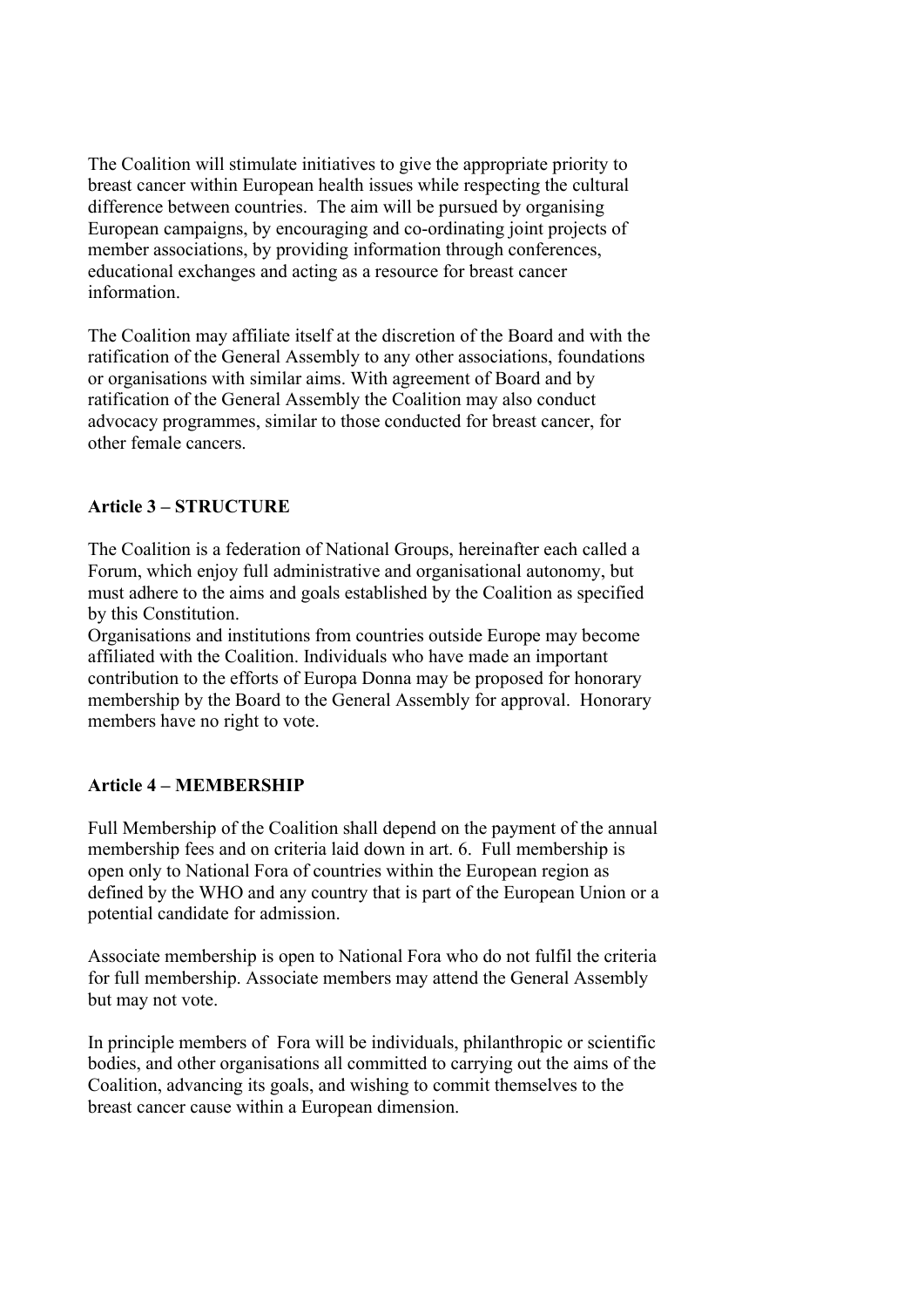## Article 5 – NATIONAL FORA AND DELEGATES

Every European member country will host only one National Forum of the Coalition. The National Fora enjoy full administrative and organisational autonomy. Each Forum shall elect one female National Representative as a main contact for the Head Office. Each Forum shall elect one female National Delegate to the General Assembly. The National Representative and the National Delegate may or may not be the same person. These persons must be fluent in English.

### Article 6 – GENERAL ASSEMBLY

The General Assembly of the Coalition shall consist of one National Delegate per country appointed by its National Forum. Only National Delegates of those Fora who have paid their annual fees shall have voting rights at the General Assembly and carry one vote per country.

The General Assembly shall hold the full range of powers allowing it to carry out the aims of the Coalition. The General Assembly shall meet not less than once every second year at the Head Office or at the location indicated in the notice, chaired by the President of the Coalition.

The meeting shall be convened by letter or electronic mail (e-mail) sent with 60 days advance notice together with a call for nomination of candidates for election to the Board. The number of vacancies and their nature must be specified. Extraordinary General Assembly meetings may be called by a majority of the Executive Board or by 51% of the National Delegates to the General Assembly.

National Delegates are entitled to forum representation by another member of their own country forum by simple letter of authorisation. All voting members as well as those country members holding the proxy letter must attend the General Assembly and vote in person. No member may hold more than one mandate beyond her own. The quorum for Ordinary General Assembly Meetings is set at 51% of the National Delegates. If there is no quorum, the convocation convened for the second time but within 30 days shall be legally quorate whatever the number of members present or represented. In both cases all resolutions shall be taken by simple majority.

Amendments to this Constitution can be decided by General Assembly meetings provided that the content of such amendments is clearly indicated in the General Assembly agenda which has been distributed to the National Fora at least 30 days in advance

Resolutions by the General Assembly shall be written in a record signed by a secretary appointed by the General Assembly and by the President and will be kept by the Secretariat at the Coalition's headquarters.

## Article 7 – EXECUTIVE BOARD

The Coalition shall be run by an Executive Board elected from among National Delegates by the General Assembly comprising a minimum of seven members and not more than nine members, one of whom must be a National Delegate of the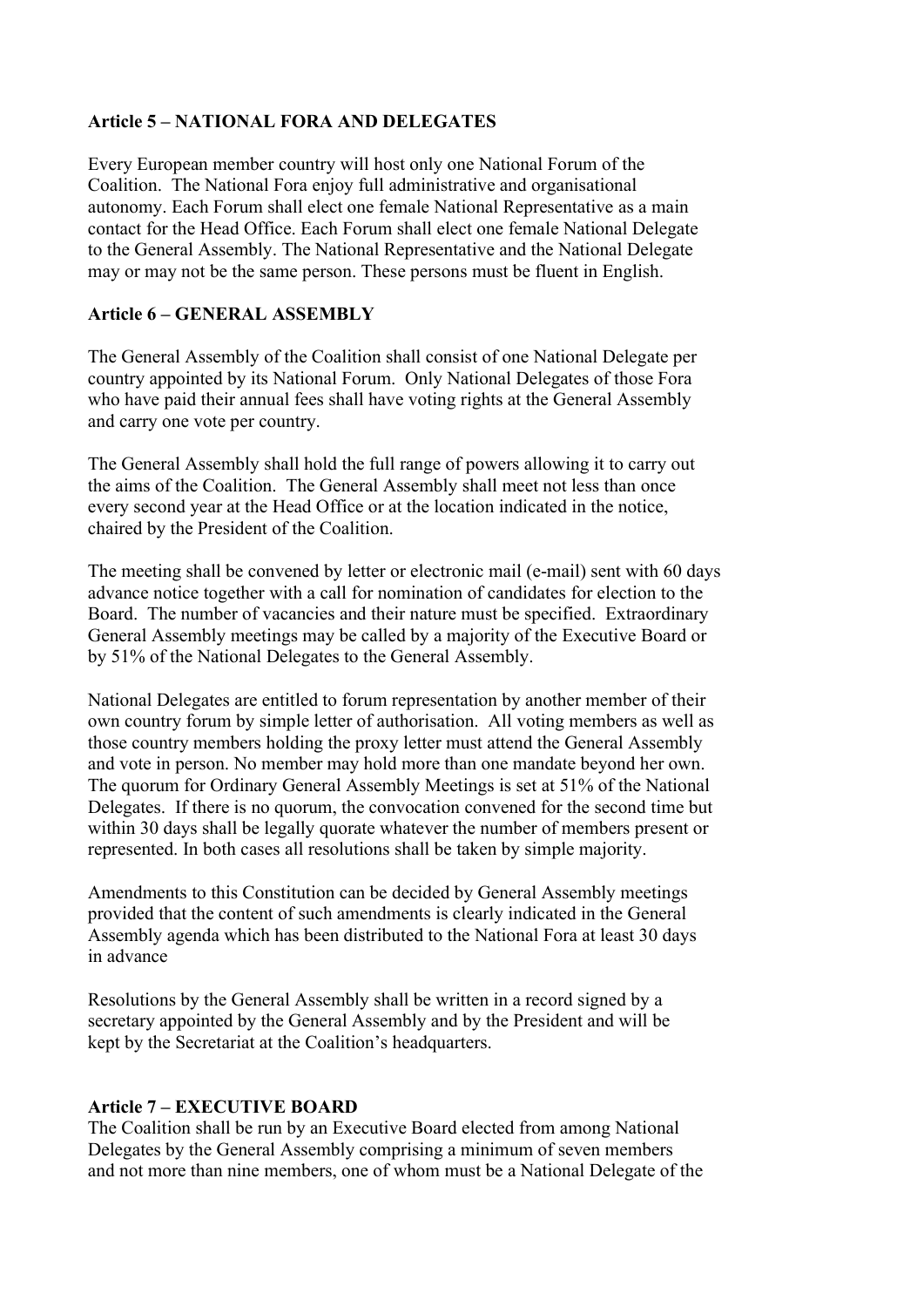country of registration of the Coalition. Not less than three members shall have had breast cancer.

The period of service shall be 3 years and Board members may be re-elected for one additional 3 year term. After six consecutive years of service there must be a 2-year interval before further re-election.

The Executive Board shall elect from their number a President, thereafter a Vice-President and a Treasurer.

The President may only serve one three year term as President, but she may serve a total of six years as a Board member. In extraordinary circumstances the Executive Board may vote to extend the term of the President for a fourth year. If the President chooses not to run for a second term as Board Member or has already served two 3-year terms she may remain on the Board for one additional year in a non-voting role as Past President.

Other officers are elected for three year terms and may be re-elected during their six years of service.

All terms begin on 1 January of the year following the election. The Italian Delegate is designated by the Italian forum for a period of 3 years starting 1 January of the year following her designation by ED Italy, and is eligible to be designated for a second 3 year term for a total of 6 years. After that time, a new delegate must be appointed so that the term limits for the Italian delegate are the same as for the elected National Delegates. As the Italian delegate is not elected she is not eligible to run for an officer position on the Board. It is understood that should the Coalition change its country of registration and Head Office of Europa Donna be moved to another country, ED Italy would no longer be eligible to designate a delegate to the Board.

In case of resignation of a Board member, the Board is entitled to fill the vacancy by co-option.

# Article 8 – FUNCTIONS OF EXECUTIVE BOARD

The Executive Board shall meet at least twice a year. The meetings will take place following a written convocation by the President sent at least thirty days before the established date. The Board can also be convened whenever the President considers it necessary or when a minimum of two board members require so by writing to the President. Resolutions shall be made by simple majority provided that the majority of board members are present. The President has the casting vote.

Special resolutions of the Executive Board shall be written in a record signed by the President of the Board and one other member present.

The Executive Board shall have all powers of management and administration subject to General Assembly attributions.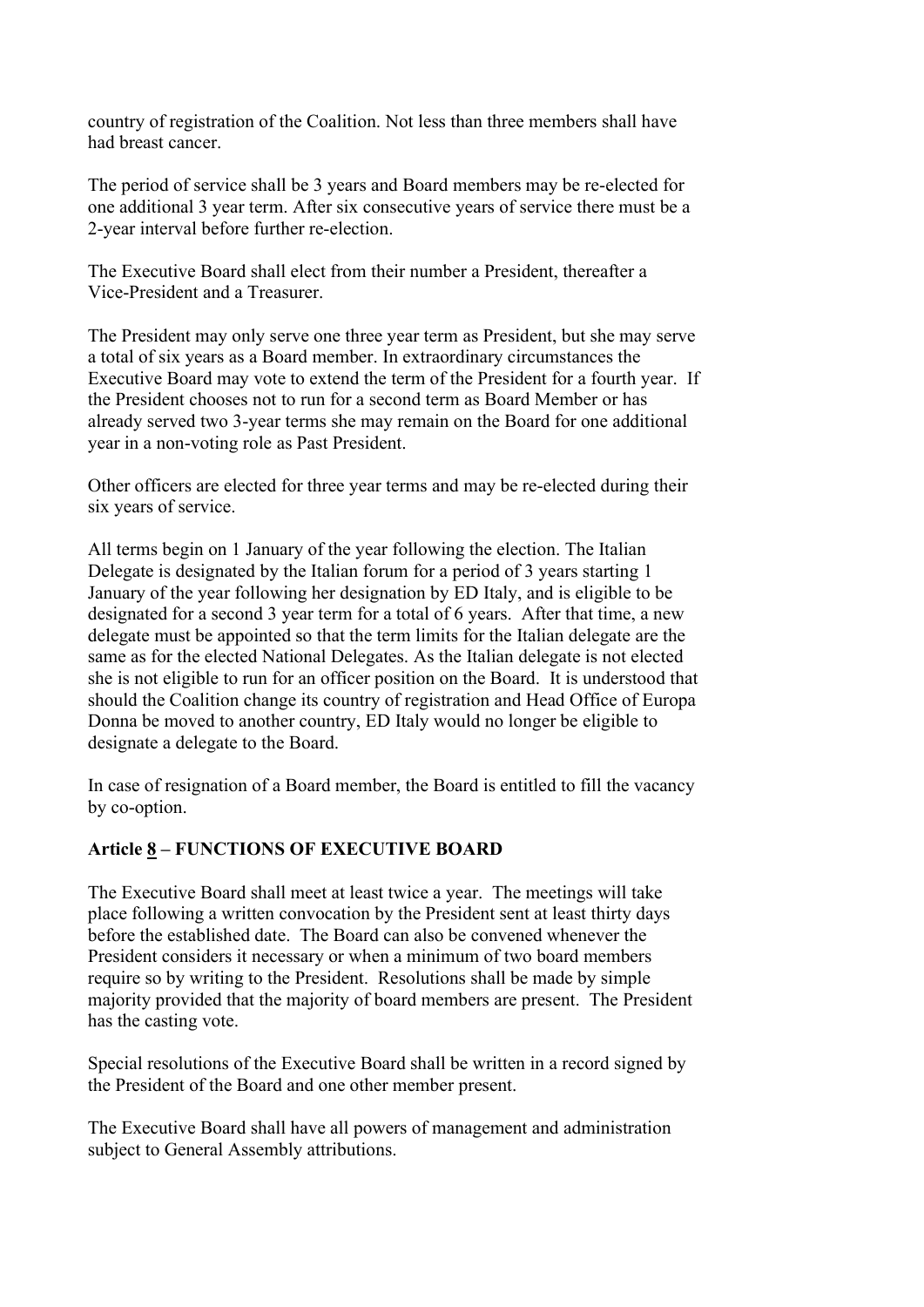The Executive Board may delegate the daily administration of the Coalition to one or several of the Board Members and may give special and/or determined powers to one or more members. The President or in her absence or incapacity the Vice-President or one other Board member, have all powers necessary for Ordinary and Extraordinary management of the Coalition. The President, in particular, shall legally represent the Coalition, with separate signature, and shall have the power to appoint appropriate legal representatives.

The Executive Board may also employ and pay a person or persons of choice necessary to organise or carry out the work of the Coalition.

The Executive Board may establish Working Committees as necessary and whose actions must be approved by the Executive Board.

The President, or the Vice President and one other Board member, in consultation with the Board, shall take all legal actions with due care and attention, both as plaintiff or defendant within their mandate.

# Article 9 – COLLECTION AND MANAGEMENT OF FUNDS

The Coalition as defined in article 1 undertakes no fundraising campaigns to the general public but instead seeks funds through membership related fees, grants and sponsorship.

Each National Forum is financially autonomous. Each forum is responsible for conducting all of its activities according to the laws applicable in its country. The Coalition is not responsible for any legal or financial, obligations incurred by any National Forum, nor can it be held responsible for any inappropriate activity or fund raising carried out by any forum of the Coalition.

National Fora have an obligation to contribute to the costs of the Coalition through payment of an annual membership fee. The level of these contributions will be fixed by the Executive Board who will delegate the Treasurer to collect the fees.

## Article 10 – BUDGETS AND ACCOUNTS

The financial period shall end every year on 31 December. The Board shall annually prepare budget and accounts and final balances.

The accounts of the Coalition shall be independently audited. Financial movements outside the budget must be agreed by a majority of the Board on the recommendation of the Treasurer.

## Article 11 – DISSOLUTION

Any proposal whose aim is to dissolve the Coalition must arise from the Executive Board or 51% of the members of the General Assembly and be approved by an extraordinary General Assembly.